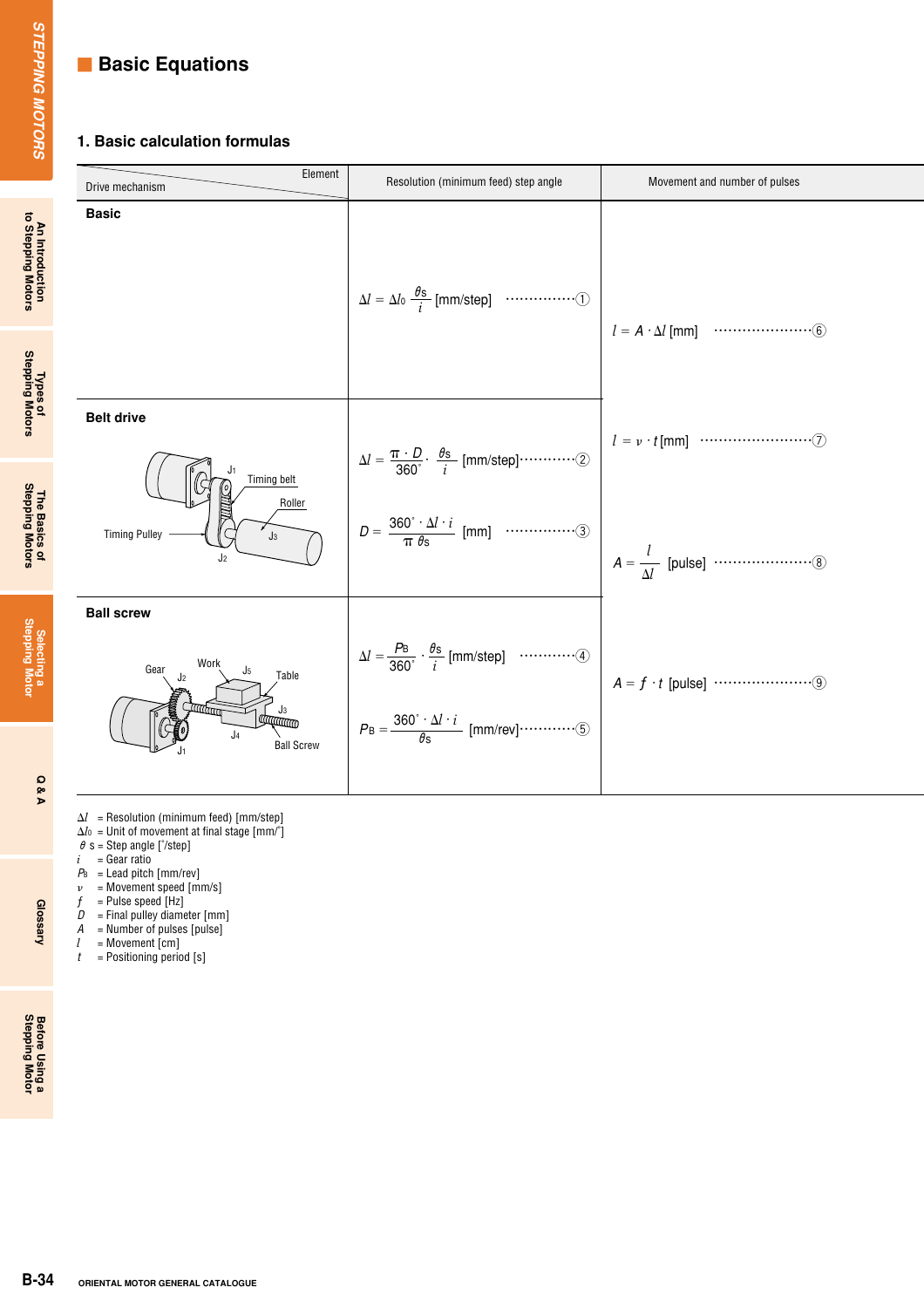| <b>STEPPING MOTORS</b>                | Total inertia seen from the motor                                                        | Speed at final stage and pulse speed | Speed and pulse speed                                                                                                    |
|---------------------------------------|------------------------------------------------------------------------------------------|--------------------------------------|--------------------------------------------------------------------------------------------------------------------------|
| An Introduction<br>to Stepping Motors | JL : Total inertia in motor shaft equiv-<br>alents                                       |                                      |                                                                                                                          |
| Types of<br>Stepping Motors           | Jn : Inertia of parts                                                                    |                                      |                                                                                                                          |
|                                       | $J_L = J_1 + \frac{J_2 + J_3}{i^2}$ [kg·m <sup>2</sup> ]······(18)                       |                                      | $v = \frac{\pi D}{360^\circ} \cdot \frac{\theta s}{i} \cdot f$ [mm/s] $\cdots \cdots \cdots \cdots \cdots \cdots \cdots$ |
|                                       | $J_L = J_1 + \frac{J_2 + J_3 + J_4 + J_5}{i^2}$ [kg·m <sup>2</sup> ]<br><sub>(19</sub> ) |                                      |                                                                                                                          |
|                                       |                                                                                          |                                      |                                                                                                                          |
|                                       |                                                                                          |                                      |                                                                                                                          |
|                                       |                                                                                          |                                      |                                                                                                                          |
|                                       |                                                                                          |                                      |                                                                                                                          |
| $B-35$                                | ORIENTAL MOTOR GENERAL CATALOGUE                                                         |                                      |                                                                                                                          |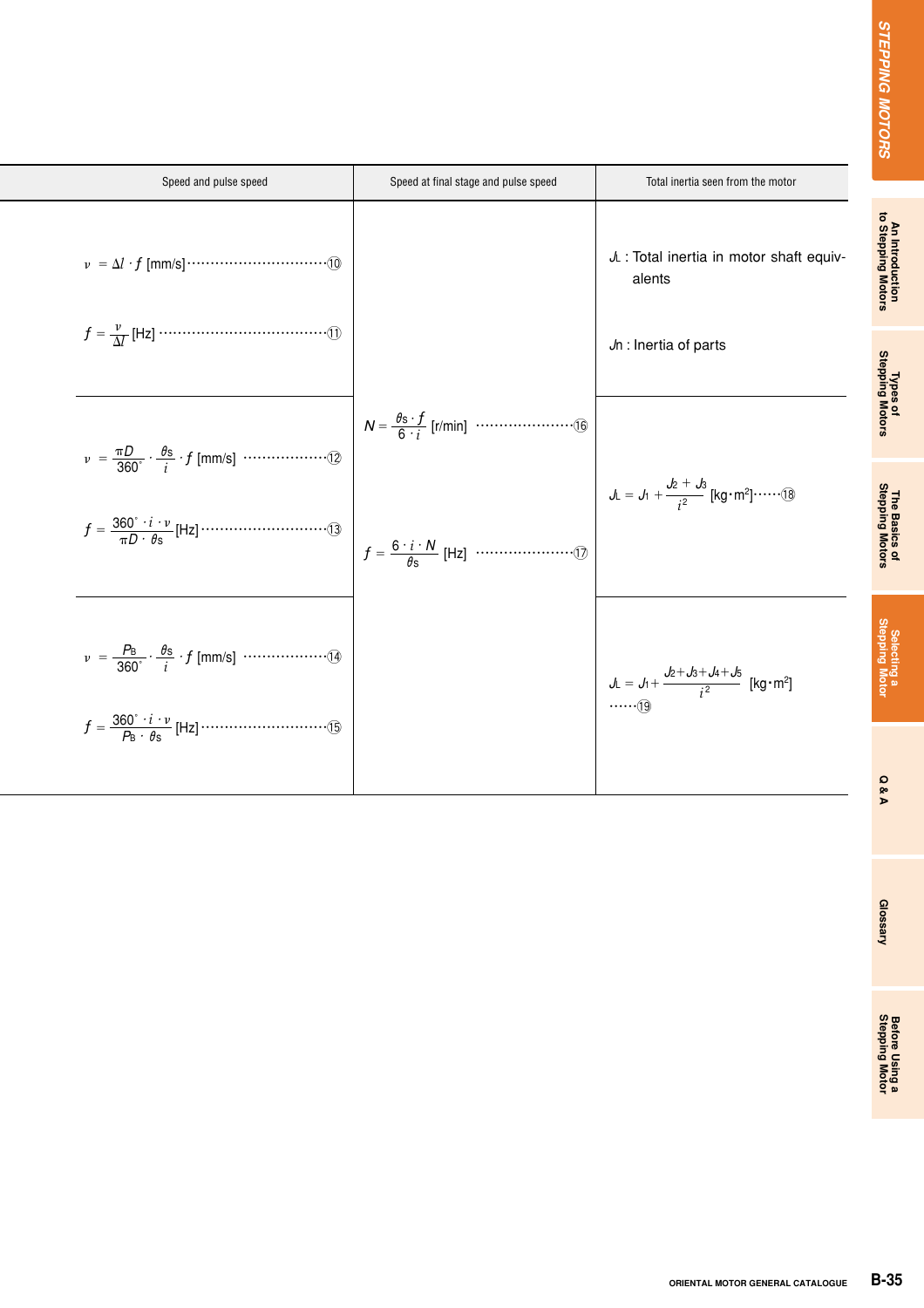## **2. Formulas for load torque**



- *F* = Load in shaft direction [N]<br>*F*<sub>0</sub> = Pilot pressure Load [N] ( $\frac{2}{\pi}$
- $F =$ Pilot pressure Load  $[N]$  ( $\div$  1/3 F)
- $\mu_0$  = Internal friction coefficient of pilot pressure nut (0.1 to 0.3)
- $\eta$  = Efficiency (0.85 to 0.95)
- $i =$ Gear ratio
- $P_{B}$  = Ball screw pitch  $[m/\text{rev}]$
- $FA$  = External force  $[N]$
- $F_B$  = Force when main shaft begins to rotate [N]
- $m =$  Total mass of work and table [kg]
- $\mu$  = Frictional coefficient of sliding surfaces (0.05)
- $\alpha$  = Angle of inclination [°]<br>  $D$  = Final pulley diameter [1]
	- $=$  Final pulley diameter  $[m]$
- $g = 9.8$  [m/s<sup>2</sup>]

**Glossary** 

**Stepping Motor**